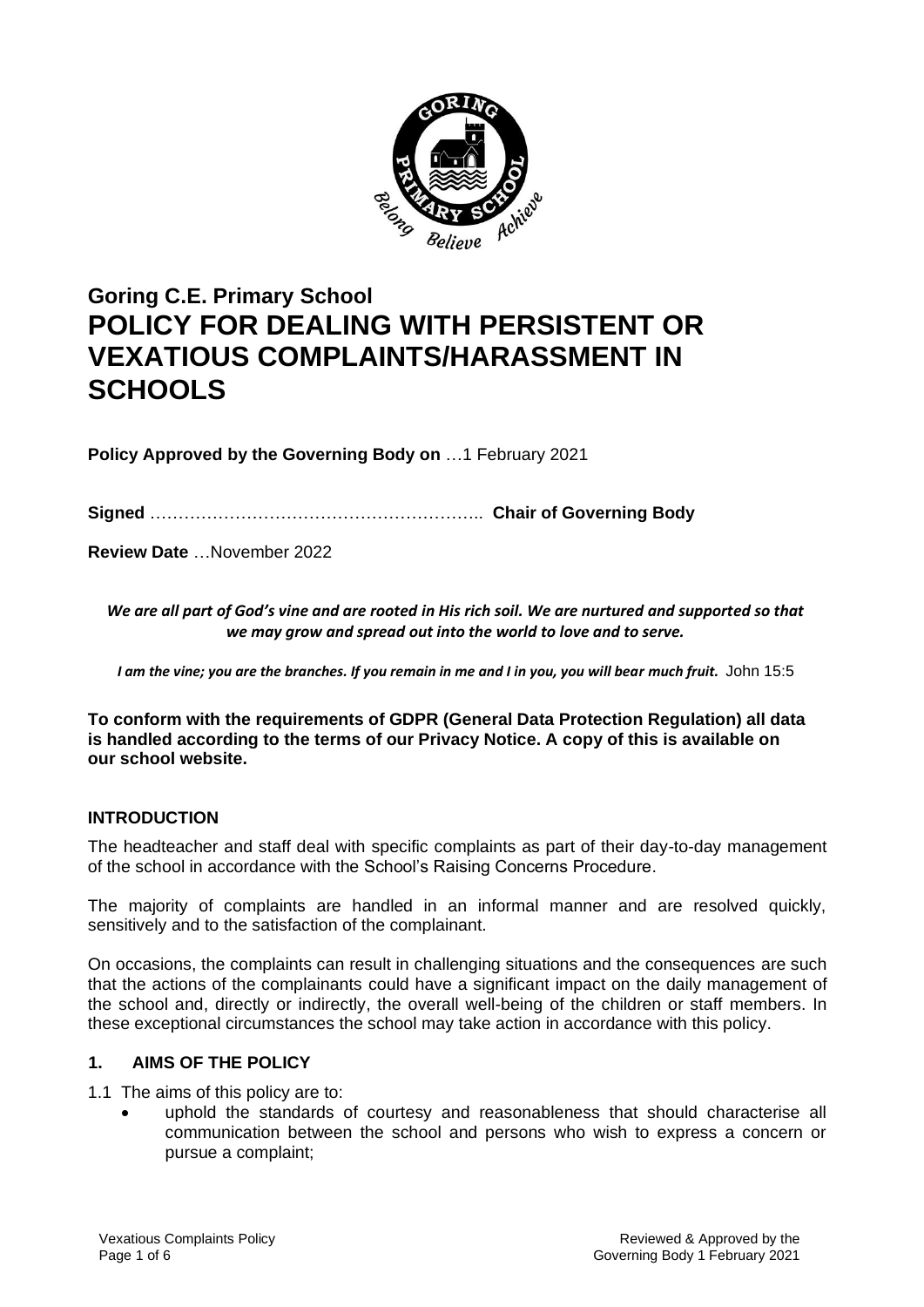- support the well-being of children, staff and everyone else who has legitimate interest in the work of the school, including governors and parents;
- deal fairly, honestly, openly and transparently with those who make persistent or vexatious complaints and those who harass members of staff in school while ensuring that other stakeholders suffer no detriment.

# **2. PARENTS' EXPECTATIONS OF THE SCHOOL**

- 2.1 Parents/carers/members of the public who raise either informal concerns or formal complaints with the school can expect the school to:
	- a) communicate to them in writing:
		- (i) how and when problems can be raised with the school;
	- (ii) the existence of the school's complaints procedure; and, if necessary
	- (iii) the existence of the Policy for Dealing with Persistent or Vexatious Complaints and/or Harassment in Schools;
	- b) respond within a reasonable time;
	- c) be available for consultation within reasonable time limits bearing in mind the needs of the pupils within the school and the nature of the complaint;
	- d) respond with courtesy and respect;
	- e) attempt to resolve problems using reasonable means in line with the school's Raising Concerns Procedure, other policies and practice and in line with advice from the Local Authority (LA);
	- f) keep complainants informed of progress towards a resolution of the issues raised.

# **3. THE SCHOOL'S EXPECTATIONS OF PARENTS/CARERS/MEMBERS OF THE PUBLIC**

- 3.1 The school can expect parents/carers/members of the public who wish to raise problems with the school to:
	- a) treat all school staff with courtesy and respect;
	- b) respect the needs and well-being of pupils and staff in the school;
	- c) avoid any use, or threatened use, of violence to people or property;
	- d) avoid any aggression or verbal abuse;
	- e) recognise the time constraints under which members of staff in schools work and allow the school a reasonable time to respond;
	- f) recognise that resolving a specific problem can sometimes take some time;
	- g) (in the case of a complaint) follow the School's Raising Concerns Procedure.

# **4. WHO IS A PERSISTENT COMPLAINANT?**

- 4.1 For the purpose of this policy, a persistent complainant is a parent/carer or member of the public who complains about issues, either formally or informally, or frequently raises issues that the complainant considers to be within the remit of the school, and whose behaviour is unreasonable. Such behaviour may be characterised by:
	- a) actions which are obsessive, persistent, harassing, prolific, repetitious;
	- b) prolific correspondence or excessive email or telephone contact about a concern or complaint;
	- c) uses Freedom of Information requests excessively and/or unreasonably
	- d) an insistence on pursuing unsubstantial complaints and/or unrealistic or unreasonable outcomes;
	- e) an insistence on pursuing complaints in an unreasonable manner;
	- f) an insistence on dealing only with the headteacher on all occasions irrespective of the issue and the level of delegation in the school to deal with such matters;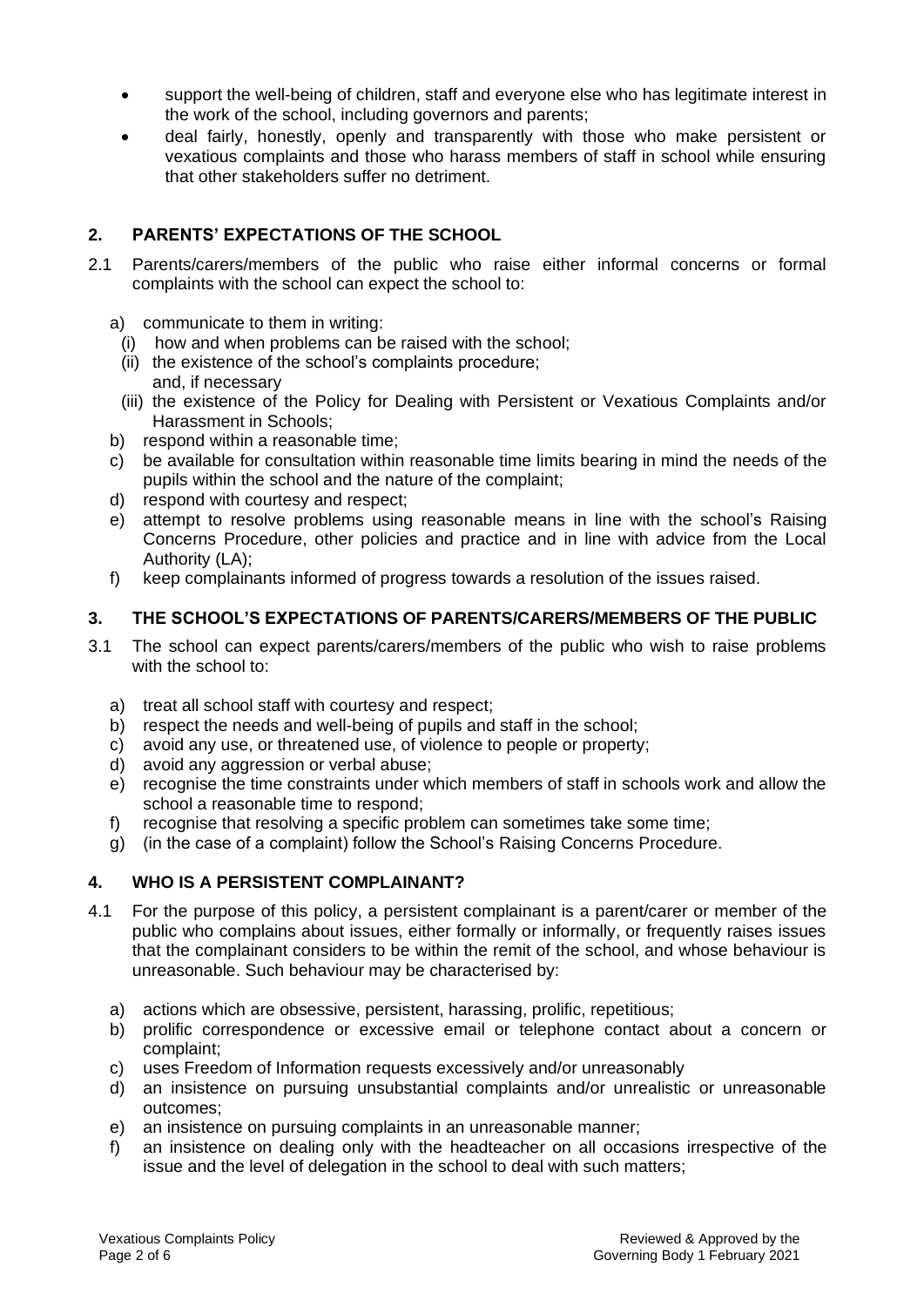- g) an insistence upon repeatedly pursuing a complaint when the outcome is not satisfactory to the complainant but cannot be changed, for example, if the desired outcome is beyond the remit of the school because it is unlawful.
- 4.2 For the purpose of this policy, harassment is the unreasonable pursuit of such actions as in (a) to (g) above in such a way that they:
	- a) appear to be targeted over a significant period of time on one or more members of school staff and/or
	- b) cause ongoing distress to individual member(s) of school staff and/or
	- c) have a significant adverse effect on the whole/parts of the school community and/or
	- d) are pursued in a manner which can be perceived as intimidating and oppressive by the recipient. This could include situations where persistent demands and criticisms, whilst not particularly taxing or serious when viewed in isolation, have a cumulative effect over time of undermining confidence, well-being and health.

## **5. THE SCHOOL'S ACTIONS IN CASES OF PERSISTENT OR VEXATIOUS COMPLAINTS OR HARASSMENT**

- 5.1 In the first instance the school will verbally inform the complainant that his/her behaviour is considered to be becoming unreasonable/unacceptable and, if it is not modified, action may be taken in accordance with this policy.
- 5.2 This will be confirmed in writing (Model Letter 1).
- 5.3 If the behaviour is not modified the school will take some or all of the following actions as necessary, having regard to the nature of the complainant's behaviour and the effect of this on the school community:
	- a) inform the complainant in writing that his/her behaviour is now considered by the school to be unreasonable/unacceptable and, therefore, to fall under the terms of this policy (see Model Letter 2);
	- b) inform the complainant that all meetings with a member of staff will be conducted with a second person present and that notes of meetings may be taken in the interests of all parties (see Model Letter 2);
	- c) inform the complainant that, except in emergencies, all routine communication with the complainant to the school should be by letter only (see Model Letter 2);
	- d) (in the case of physical or verbal aggression) take advice from LA HR/Legal Services (services purchased by the Governing Body) and consider warning the complainant about being banned from the school site; or proceed straight to a temporary ban;
	- e) consider taking advice from the LA on pursuing a case under Anti-Harassment legislation;
	- f) consider taking advice from the HR / Legal Services of the LA about putting in place a specific procedure for dealing with complaints from the complainant, i.e. the complainant will not be able to deal directly with the headteacher but only with a third person to be identified by the governing body of the school, who will investigate, determine whether or not the concern/complaint is reasonable or vexatious, and then advise the headteacher accordingly.
- 5.4 Thus, based on 5.3f legitimate new complaints may still be considered even if the person making them is, or has been, subject to the Policy for Dealing with Persistent or Vexatious Complaints and/or Harassment in Schools. However, the school will be advised by the HR/Legal Services of the LA.
- 5.5 If a complainant's persistent complaining/harassing behaviour is modified and is then resumed at a later date within a reasonable period of time, the school may resume the process identified above at an appropriate level. In these circumstances advice may be sought from the HR/Legal Services of the LA.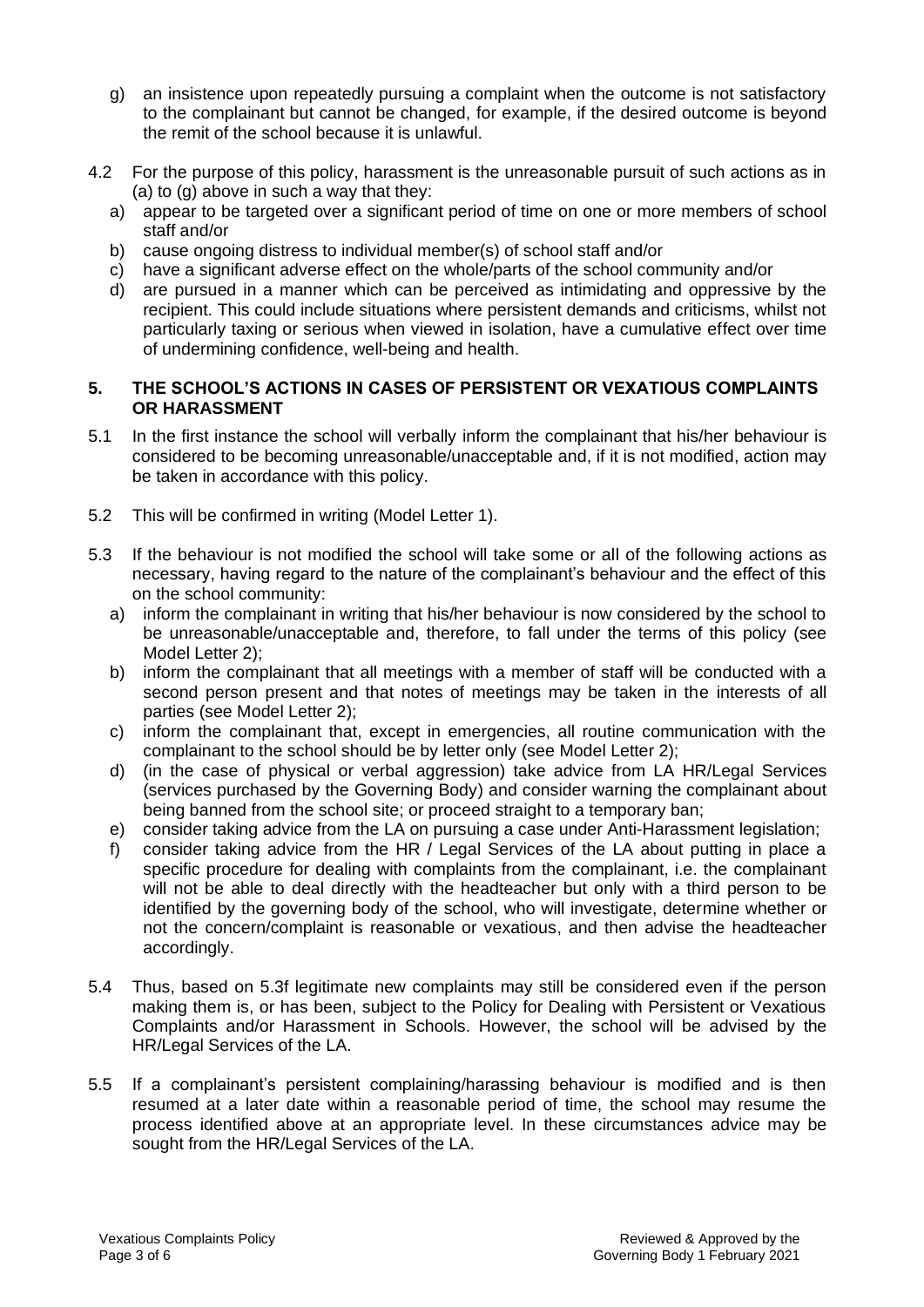# **6. REVIEW**

6.1 The school will review as appropriate any sanctions applied in the context of this policy.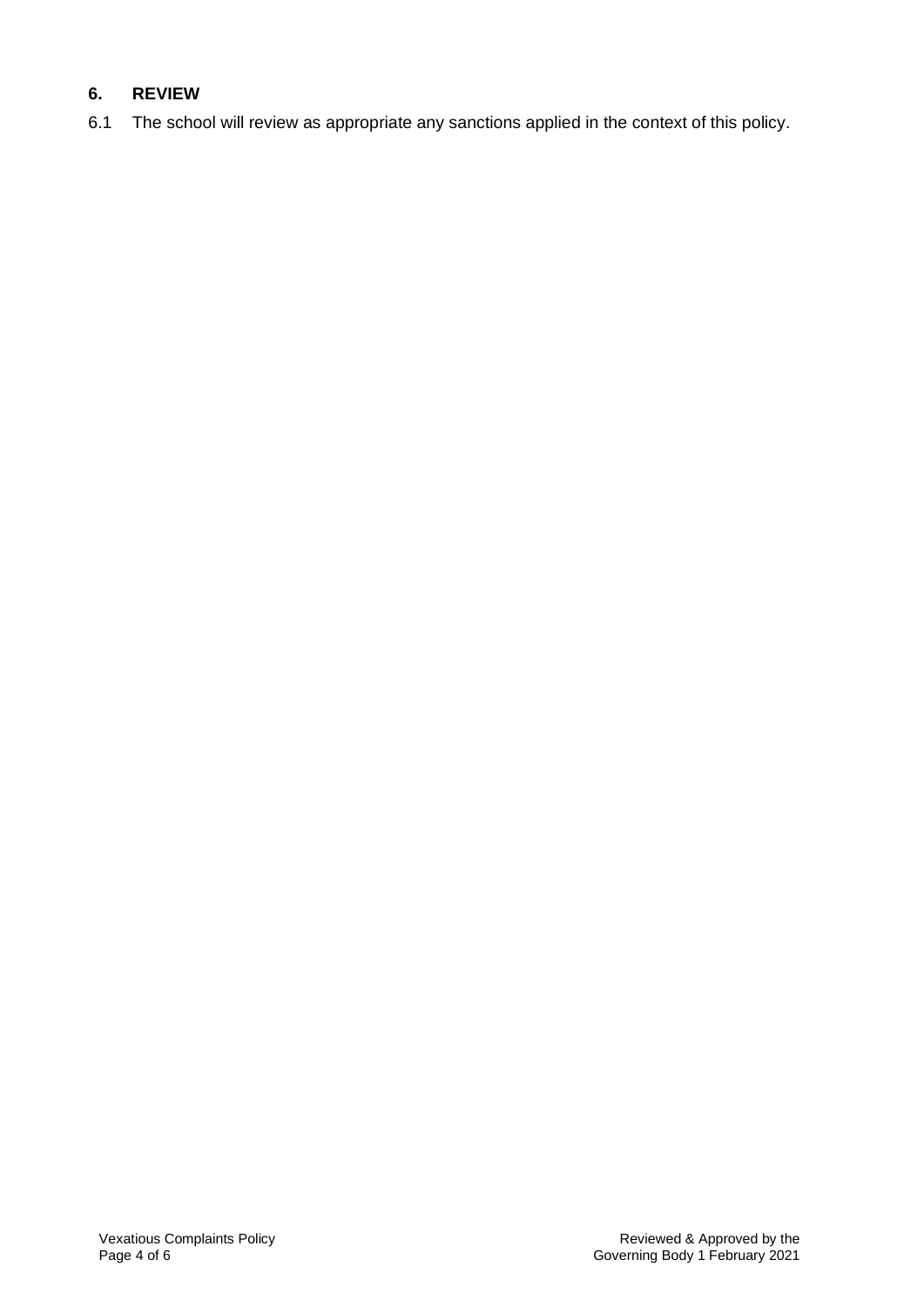#### **MODEL LETTER 1:**

## **INITIAL LETTER INFORMING A COMPLAINANT THAT HIS/HER BEHAVIOUR IS CONSIDERED TO FALL BELOW A REASONABLE/ ACCEPTABLE STANDARD**

#### **RECORDED DELIVERY**

Dear

This letter is to inform you that the school considers your actions in *[describe actions, dates, behaviour]* on ................ when you .................................... to be unreasonable/unacceptable *[delete as appropriate*].

We would ask you to bear in mind the fact that such behaviour on a school site can be disruptive and distressing to pupils, staff and parents/carers *[delete if behaviour complained of did not occur on school site e.g. persistent use of email, verbally abusive telephone calls].* 

We are aware that you have raised some concerns, and would advise you that these are usually dealt with most effectively through the School's Raising Concerns Procedure.

At the moment we are dealing with these issues by *[describe actions being taken to resolve concern]*.

Please note that the School's Policy for Dealing with Persistent or Vexatious Complaints/Harassment sets out standards of behaviour expected of all people in their dealings with the School. These include:

- behaving reasonably;
- treating others with courtesy and respect;
- resolving complaints using the School's Raising Concerns Procedure;
- avoiding physical and verbal aggression at all times.

The Policy also indicates the steps that we may take if these standards are breached. These include:

- making special arrangements for meetings and communication with the school;
- considering a ban from the school premises;
- considering legal action.

I would ask that you allow school time to resolve the issues according to the correct procedures, and would assure you that we shall take every step to move this process forward as quickly as possible.

Yours sincerely

Headteacher